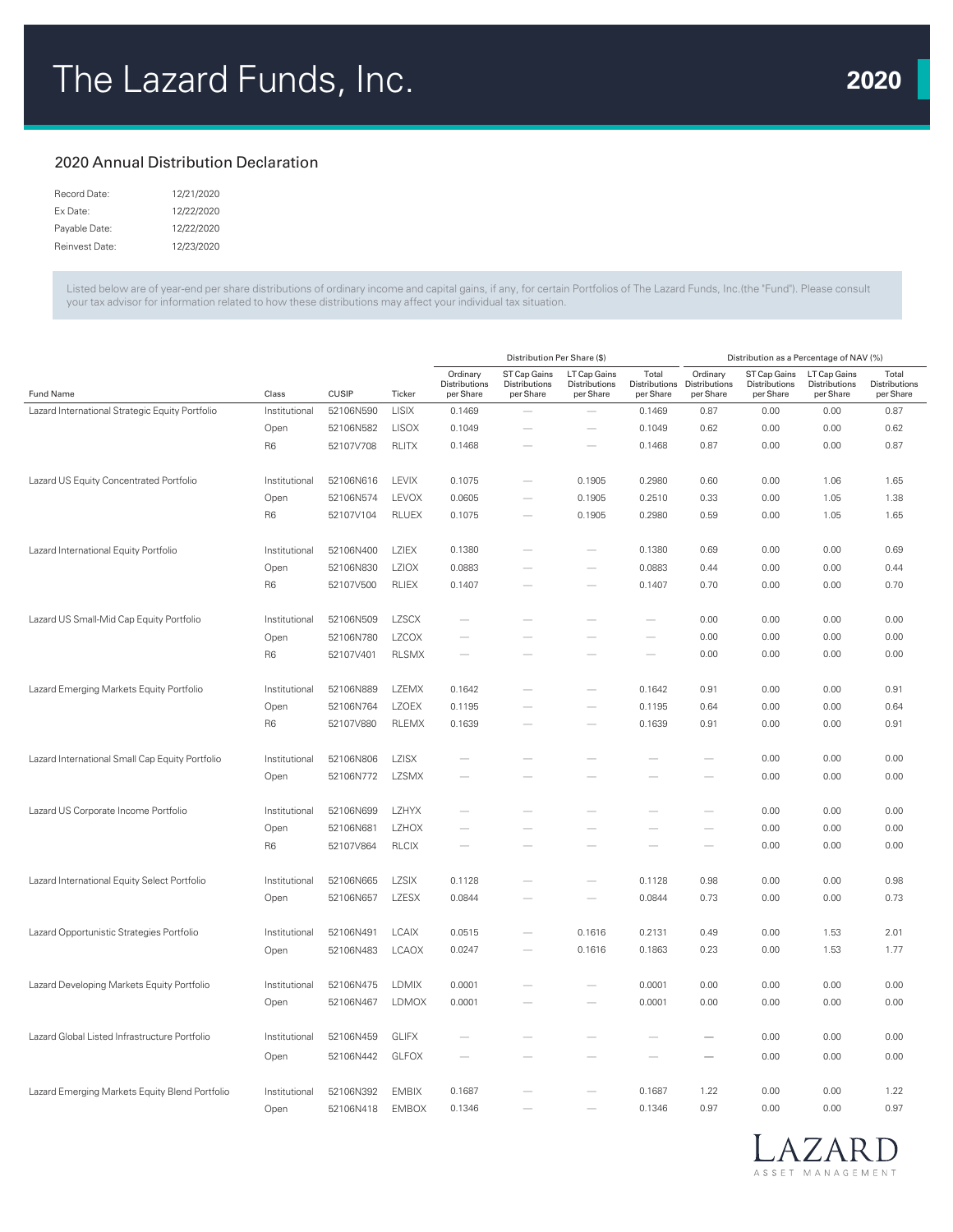|                                                    |                |              |               |                                        | Distribution Per Share (\$)                |                                            |                                     | Distribution as a Percentage of NAV (%) |                                            |                                            |                                     |  |
|----------------------------------------------------|----------------|--------------|---------------|----------------------------------------|--------------------------------------------|--------------------------------------------|-------------------------------------|-----------------------------------------|--------------------------------------------|--------------------------------------------|-------------------------------------|--|
| Fund Name                                          | Class          | <b>CUSIP</b> | Ticker        | Ordinary<br>Distributions<br>per Share | ST Cap Gains<br>Distributions<br>per Share | LT Cap Gains<br>Distributions<br>per Share | Total<br>Distributions<br>per Share | Ordinary<br>Distributions<br>per Share  | ST Cap Gains<br>Distributions<br>per Share | LT Cap Gains<br>Distributions<br>per Share | Total<br>Distributions<br>per Share |  |
|                                                    |                |              |               |                                        |                                            |                                            |                                     |                                         |                                            |                                            |                                     |  |
| Lazard US Short Duration Fixed Income Portfolio    | Institutional  | 52106N384    | <b>UMNIX</b>  |                                        |                                            |                                            |                                     | 0.00                                    | 0.00                                       | 0.00                                       | 0.00                                |  |
|                                                    | Open           | 52106N376    | <b>UMNOX</b>  |                                        |                                            |                                            |                                     | 0.00                                    | 0.00                                       | 0.00                                       | 0.00                                |  |
| Lazard Emerging Markets Debt Portfolio             | Institutional  | 52106N111    | <b>LEDIX</b>  |                                        |                                            |                                            |                                     | 0.00                                    | 0.00                                       | 0.00                                       | 0.00                                |  |
|                                                    | Open           | 52106N129    | <b>LEDOX</b>  | $\overline{\phantom{a}}$               |                                            |                                            | $\qquad \qquad$                     | 0.00                                    | 0.00                                       | 0.00                                       | 0.00                                |  |
|                                                    | R <sub>6</sub> | 52107V815    | RLEDX         |                                        |                                            |                                            |                                     | 0.00                                    | 0.00                                       | 0.00                                       | 0.00                                |  |
| Lazard US Equity Focus Portfolio                   | Institutional  | 52106N624    | LZUSX         | 0.0995                                 | 0.0001                                     | 0.4280                                     | 0.5276                              | 0.74                                    | 0.00                                       | 3.20                                       | 3.95                                |  |
|                                                    | Open           | 52106N632    | LZUOX         | 0.0653                                 | 0.0001                                     | 0.4280                                     | 0.4934                              | 0.49                                    | 0.00                                       | 3.18                                       | 3.67                                |  |
|                                                    | R6             | 52107V203    | <b>RLUSX</b>  | 0.0995                                 | 0.0001                                     | 0.4280                                     | 0.5276                              | 0.74                                    | 0.00                                       | 3.20                                       | 3.94                                |  |
| Lazard Global Fixed Income Portfolio               | Institutional  | 52106N293    | <b>LZGIX</b>  | 0.0000                                 | 0.1034                                     | 0.0851                                     | 0.1885                              | 0.00                                    | 1.08                                       | 0.89                                       | 1.96                                |  |
|                                                    |                |              |               |                                        |                                            |                                            |                                     |                                         |                                            |                                            |                                     |  |
|                                                    | Open           | 52106N285    | <b>LZGOX</b>  | 0.0000                                 | 0.1034                                     | 0.0851                                     | 0.1885                              | 0.00                                    | 1.08                                       | 0.89                                       | 1.96                                |  |
| Lazard Emerging Markets Core Equity Portfolio      | Institutional  | 52106N251    | ECEIX         | 0.0711                                 |                                            |                                            | 0.0711                              | 0.54                                    | 0.00                                       | 0.00                                       | 0.54                                |  |
|                                                    | Open           | 52106N244    | ECEOX         | 0.0319                                 |                                            | $\overline{\phantom{m}}$                   | 0.0319                              | 0.24                                    | 0.00                                       | 0.00                                       | 0.24                                |  |
|                                                    | R6             | 52107V732    | RLEOX         | 0.0713                                 |                                            | $\overline{\phantom{m}}$                   | 0.0713                              | 0.54                                    | 0.00                                       | 0.00                                       | 0.54                                |  |
| Lazard Global Equity Select Portfolio              | Institutional  | 52107V724    | <b>GESIX</b>  | 0.0542                                 | 0.1085                                     | 0.3934                                     | 0.5561                              | 0.33                                    | 0.66                                       | 2.41                                       | 3.41                                |  |
|                                                    | Open           | 52107V716    | GESOX         | 0.0127                                 | 0.1085                                     | 0.3934                                     | 0.5146                              | 0.08                                    | 0.66                                       | 2.41                                       | 3.15                                |  |
| Lazard International Equity Concentrated Portfolio | Institutional  | 52107V583    | <b>LCNIX</b>  | 0.3279                                 |                                            |                                            | 0.3279                              | 3.28                                    | 0.00                                       | 0.00                                       | 3.28                                |  |
|                                                    |                |              |               |                                        |                                            |                                            |                                     |                                         |                                            |                                            |                                     |  |
|                                                    | Open           | 52107V575    | <b>LCNOX</b>  | 0.3033                                 |                                            | $\overline{\phantom{a}}$                   | 0.3033                              | 3.02                                    | 0.00                                       | 0.00                                       | 3.02                                |  |
| Lazard Global Strategic Equity Portfolio           | Institutional  | 52107V559    | <b>LSTIX</b>  | 0.0133                                 | 0.0580                                     | 0.2448                                     | 0.3161                              | 0.11                                    | 0.48                                       | 2.02                                       | 2.61                                |  |
|                                                    | Open           | 52107V542    | <b>LSTOX</b>  | 0.0000                                 | 0.0580                                     | 0.2448                                     | 0.3028                              | 0.00                                    | 0.48                                       | 2.04                                       | 2.52                                |  |
| Lazard Enhanced Opportunities Portfolio            | Institutional  | 52107V484    | <b>LEOIX</b>  | 0.1551                                 | 0.3798                                     |                                            | 0.5349                              | 1.70                                    | 4.17                                       | 0.00                                       | 5.87                                |  |
|                                                    | Open           | 52107V476    | <b>LEOOX</b>  | 0.1310                                 | 0.3798                                     | $\overline{\phantom{a}}$                   | 0.5108                              | 1.44                                    | 4.17                                       | 0.00                                       | 5.61                                |  |
| Lazard Emerging Markets Equity Advantage Portfolio | Institutional  | 52107V450    | LEAIX         | 0.0900                                 | $\overline{\phantom{a}}$                   | 0.0198                                     | 0.1097                              | 0.65                                    | 0.00                                       | 0.14                                       | 0.80                                |  |
|                                                    |                |              |               |                                        |                                            |                                            |                                     |                                         |                                            |                                            |                                     |  |
|                                                    | Open           | 52107V443    | <b>LEAOX</b>  | 0.0562                                 |                                            | 0.0198                                     | 0.0760                              | 0.41                                    | 0.00                                       | 0.14                                       | 0.55                                |  |
| Lazard Managed Equity Volatility Portfolio         | Institutional  | 52107V427    | <b>MEVIX</b>  | 0.0867                                 |                                            | 0.0002                                     | 0.0868                              | 0.74                                    | 0.00                                       | 0.00                                       | 0.74                                |  |
|                                                    | Open           | 52107V419    | <b>MEVOX</b>  | 0.0575                                 |                                            | 0.0002                                     | 0.0576                              | 0.49                                    | 0.00                                       | 0.00                                       | 0.49                                |  |
| Lazard International Equity Advantage Portfolio    | Institutional  | 52107V385    | IEAIX         |                                        |                                            |                                            |                                     |                                         | 0.00                                       |                                            |                                     |  |
|                                                    |                |              |               | 0.2034                                 |                                            |                                            | 0.2034                              | 1.97                                    |                                            | 0.00                                       | 1.97                                |  |
|                                                    | Open           | 52107V377    | <b>IEAOX</b>  | 0.1778                                 | -                                          | $\overline{\phantom{m}}$                   | 0.1778                              | 1.72                                    | 0.00                                       | 0.00                                       | 1.72                                |  |
| Lazard Global Dynamic Multi Asset Portfolio        | Institutional  | 52107V351    | <b>GDMIX</b>  | 0.2148                                 |                                            |                                            | 0.2148                              | 2.01                                    | 0.00                                       | 0.00                                       | 2.01                                |  |
|                                                    | Open           | 52107V344    | GDMOX         | 0.1879                                 |                                            | $\qquad \qquad$                            | 0.1879                              | 1.76                                    | 0.00                                       | 0.00                                       | 1.76                                |  |
| Lazard Real Assets Portfolio                       | Institutional  | 52107V328    | RALIX         | 0.1438                                 |                                            | 0.1621                                     | 0.3060                              | 1.39                                    | 0.00                                       | 1.57                                       | 2.96                                |  |
|                                                    |                |              |               |                                        |                                            |                                            |                                     |                                         |                                            |                                            |                                     |  |
|                                                    | Open           | 52107V310    | RALOX         | 0.1158                                 |                                            | 0.1621                                     | 0.2779                              | 1.12                                    | 0.00                                       | 1.57                                       | 2.69                                |  |
| Lazard Equity Franchise Portfolio                  | Institutional  | 52107V286    | LZFIX         | 0.0662                                 | 0.0453                                     | $\overline{\phantom{a}}$                   | 0.1115                              | 0.65                                    | 0.45                                       | 0.00                                       | 1.10                                |  |
|                                                    | Open           | 52107V278    | LZFOX         | 0.0414                                 | 0.0453                                     |                                            | 0.0867                              | 0.41                                    | 0.45                                       | 0.00                                       | 0.85                                |  |
| Lazard International Equity Value Portfolio        | Institutional  | 52107V252    | <b>IEVIX</b>  | 0.1593                                 |                                            | $\qquad \qquad$                            | 0.1593                              | 1.70                                    | 0.00                                       | 0.00                                       | 1.70                                |  |
|                                                    |                | 52107V245    | <b>IEVOX</b>  | 0.1342                                 |                                            |                                            | 0.1342                              | 1.43                                    | 0.00                                       | 0.00                                       | 1.43                                |  |
|                                                    | Open           |              |               |                                        |                                            |                                            |                                     |                                         |                                            |                                            |                                     |  |
| Lazard International Quality Growth Portfolio      | Institutional  | 52107V229    | <b>ICMPX</b>  | 0.0091                                 | $\overline{\phantom{a}}$                   | 0.1265                                     | 0.1356                              | 0.06                                    | 0.00                                       | 0.81                                       | 0.87                                |  |
|                                                    | Open           | 52107V211    | <b>OCMPX</b>  | 0.0000                                 |                                            | 0.1265                                     | 0.1265                              | 0.00                                    | 0.00                                       | 0.82                                       | 0.82                                |  |
| Lazard US Sustainble Equity Portfolio              | Institutional  | 52107V187    | <b>SUSTLX</b> | 0.0422                                 | 0.0256                                     | $\overline{\phantom{a}}$                   | 0.0678                              | 0.35                                    | 0.21                                       | 0.00                                       | 0.56                                |  |
|                                                    | Open           | 52107V179    | <b>SUSLX</b>  | 0.0119                                 | 0.0256                                     | $\qquad \qquad$                            | 0.0376                              | 0.10                                    | 0.21                                       | 0.00                                       | 0.31                                |  |
|                                                    |                |              |               |                                        |                                            |                                            |                                     |                                         |                                            |                                            |                                     |  |